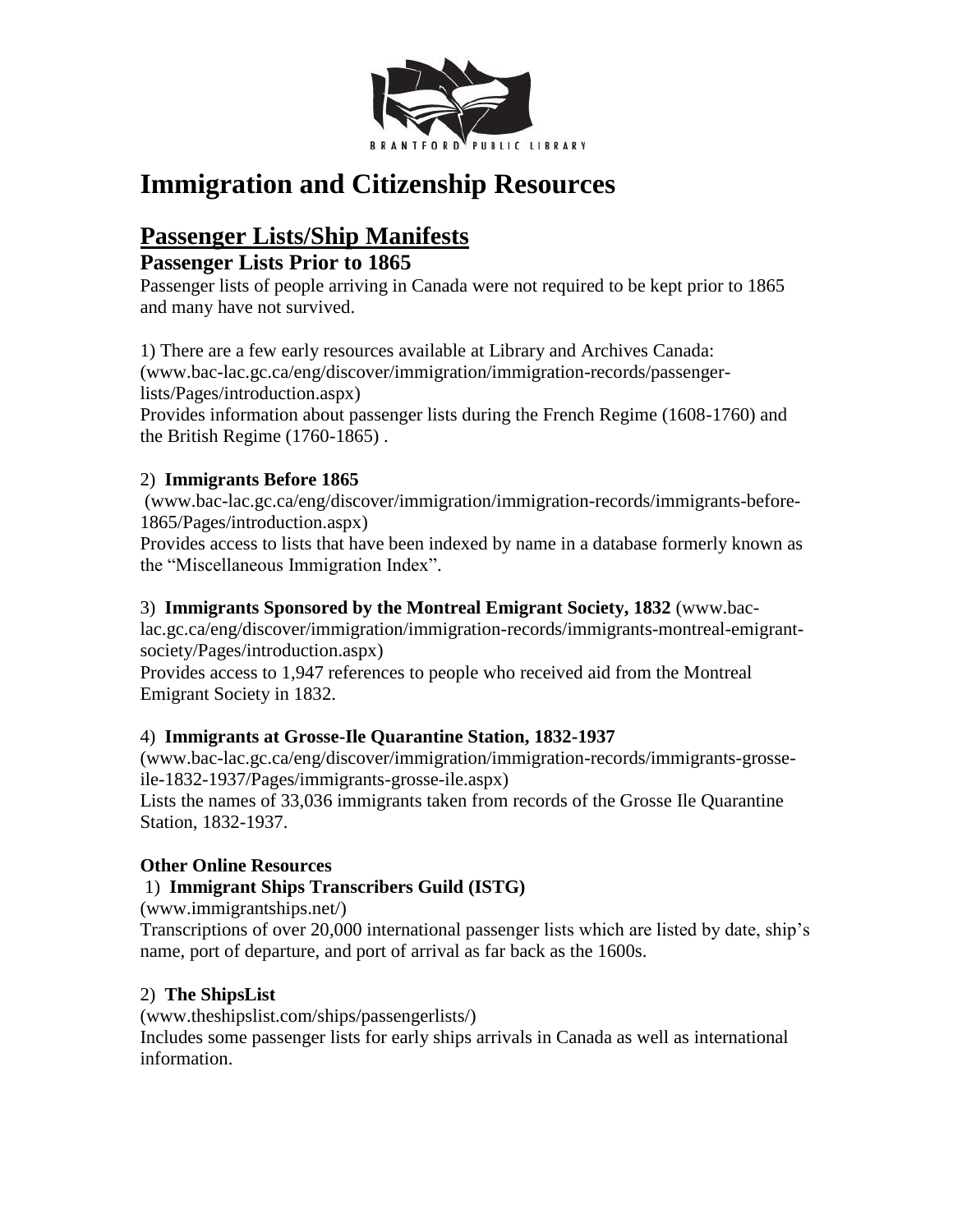#### 3) **Olive Tree Genealogy**

(www.olivetreegenealogy.com/index.shtml) A gateway to over 1,500 ships' passenger lists from various years and naturalization records.

#### 4) **Genealogylinks.net**

(genealogylinks.net/) Select a country genealogylinks.net and then choose the link to passenger list resources.

#### 5) **What Passenger Lists Are Online?**

(www.germanroots.com/onlinelists.html) The links to sites are divided into three sections: U.S. arrival records, international arrivals & departures, and general sites.

#### **Passenger Lists 1865-1935**

**Information that may be provided:** name, age, country of origin, occupation and intended destination (for earlier lists); relationship, gender, marital status, place of birth, nationality, name of person who paid the passage, destination with name of a person there, name and address of nearest relative in country of origin (for later lists).

These lists are arranged by the name of the port and then in chronological order by date of arrival (Note: between 1919 and 1924 the individual Form 30A was used). The list of ports, dates, and microfilm reel numbers are listed in the Genealogy and Family History section of the Library and Archives Canada website (www.bac-

lac.gc.ca/eng/discover/immigration/immigration-records/passenger-lists/Pages/list-portsdates-microfilm-reel-numbers.aspx).

#### **Official Ports**

**Quebec City** became the first official port of entry in 1865 (also included people who disembarked at **Montreal** between 1865 and 1921). Arrivals from 1865 to 1900 have been indexed by name and can be searched online.

**Halifax** became an official port in 1881

**Saint John, New Brunswick** became an official port in 1900

**Vancouver and Victoria** became official ports in 1905

**Sydney, Nova Scotia** became an official port in 1906

The passenger lists for 1865-1922 have been digitized and are available at the Library and Archives Canada website. You can search the passenger lists by the name of the ship, port and date of departure and/or port and date of arrival.

These images were copied from the microfilm so the quality varies greatly (www.baclac.gc.ca/eng/discover/immigration/immigration-records/passenger-lists/passenger-lists-1865-1922/Pages/introduction.aspx).

#### **Other Online Resources**

**Nanaimo Family History Society-Passenger List Indexing Project** (nanaimofamilyhistory.ca/passenger-list-project/)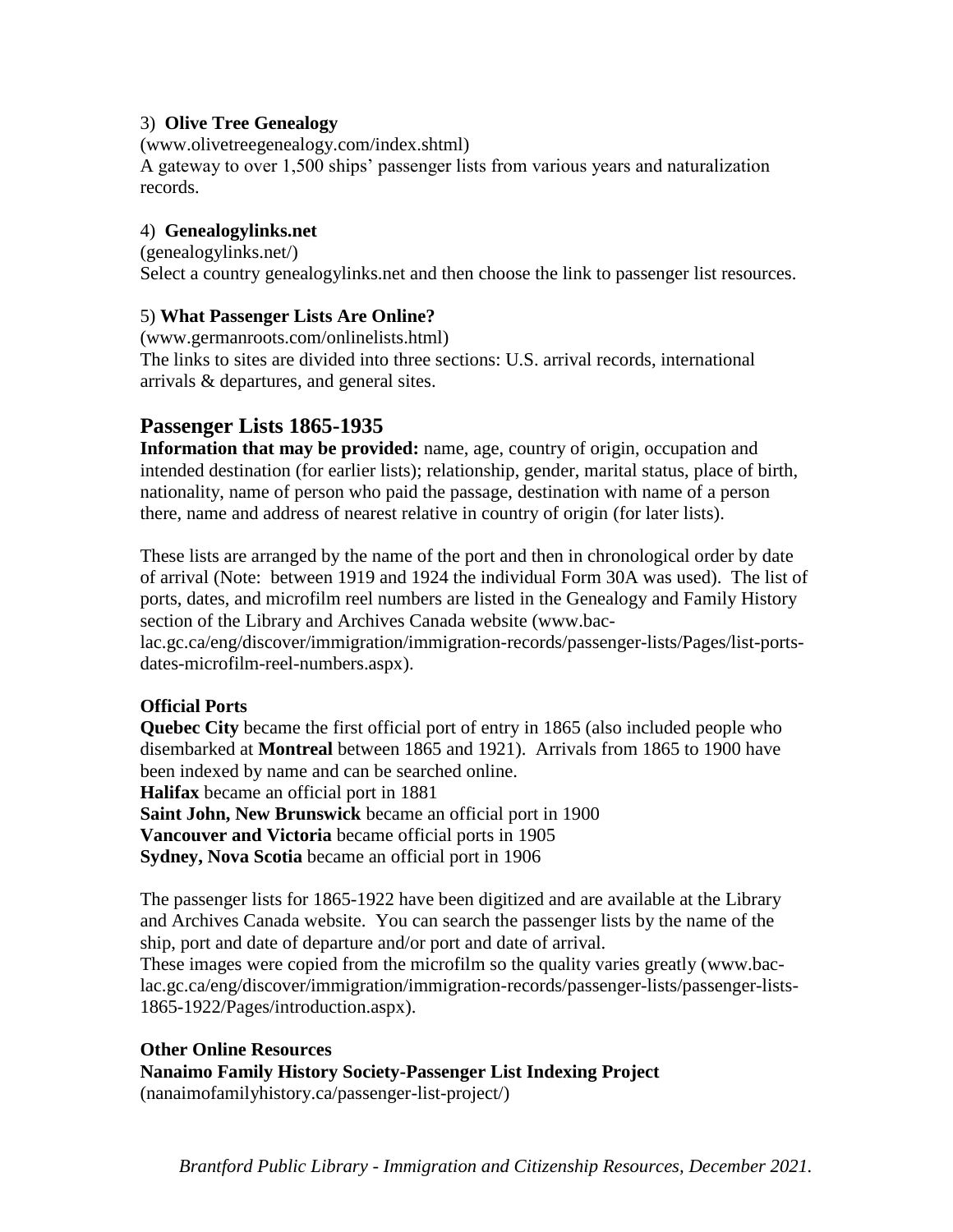The Nanaimo Family History Society has indexed the names of arrivals at the ports of Quebec (including Montreal) July 31, 1903 to October 13, 1910.

**Passenger Lists and Border Entries, 1925-1935 – Nominal Indexes** (www.bac-

lac.gc.ca/eng/discover/immigration/immigration-records/passenger-lists-border-entry-1925-1935/Pages/introduction.aspx)

This database on the Library and Archives Canada website contains information from the passenger list indexes and is searchable by name.

#### **Passenger Lists After 1935**

Passenger lists after 1935 are still held by Citizenship and Immigration Canada.

#### **Form 30A**

From June 1, 1921 to December 31, 1924, Form 30A, an individual manifest, was filled in and submitted to immigration officers at the ports of arrival. Some offices used Form 30A as early as 1919 while others didn't start using it until 1922. In the earlier version of Form 30A used in 1919, the names of accompanying dependents were usually listed on the same form as the head-of-household. Later, one form was used for each person, including children (except for those in transit to the United States). Passengers who arrived between 1919 and 1922 may appear in the Form 30A series or in the regular passenger lists so both sets of microfilms may need to be checked. The government went back to an expanded version of the old sheet manifests in 1925.

**Each form usually included:** the name of the ship, date of sailing, port and date of arrival, name, age, occupation, birthplace, race, citizenship, religion, destination, and nearest relative in the country from which the immigrant came.

These records are in quasi-alphabetical order; for each letter of the alphabet surnames are arranged in groupings based on the initial letters of each name (e.g., surnames starting with Ada, Adc, Add are grouped together) and then sorted by given name.

Form 30A records were microfilmed in 1949 but the majority of the master microfilm reels are of poor quality and the original records have been destroyed. In most cases the back of the form was microfilmed first and then the front. A list of the microfilm reel numbers for the different surnames is available on the Library and Archives Canada website.

**Note:** Ancestry has a searchable database for: Canada, Ocean Arrivals (Form 30A), 1919-1924

#### **Books**

**Passenger and Immigration Lists Index**, William P. Filby (GenRef 929.373 PAS) - an index of names of people arriving in North America (Canadian ports as well as American ones) from overseas from the  $16<sup>th</sup>$  century to the mid  $20<sup>th</sup>$  century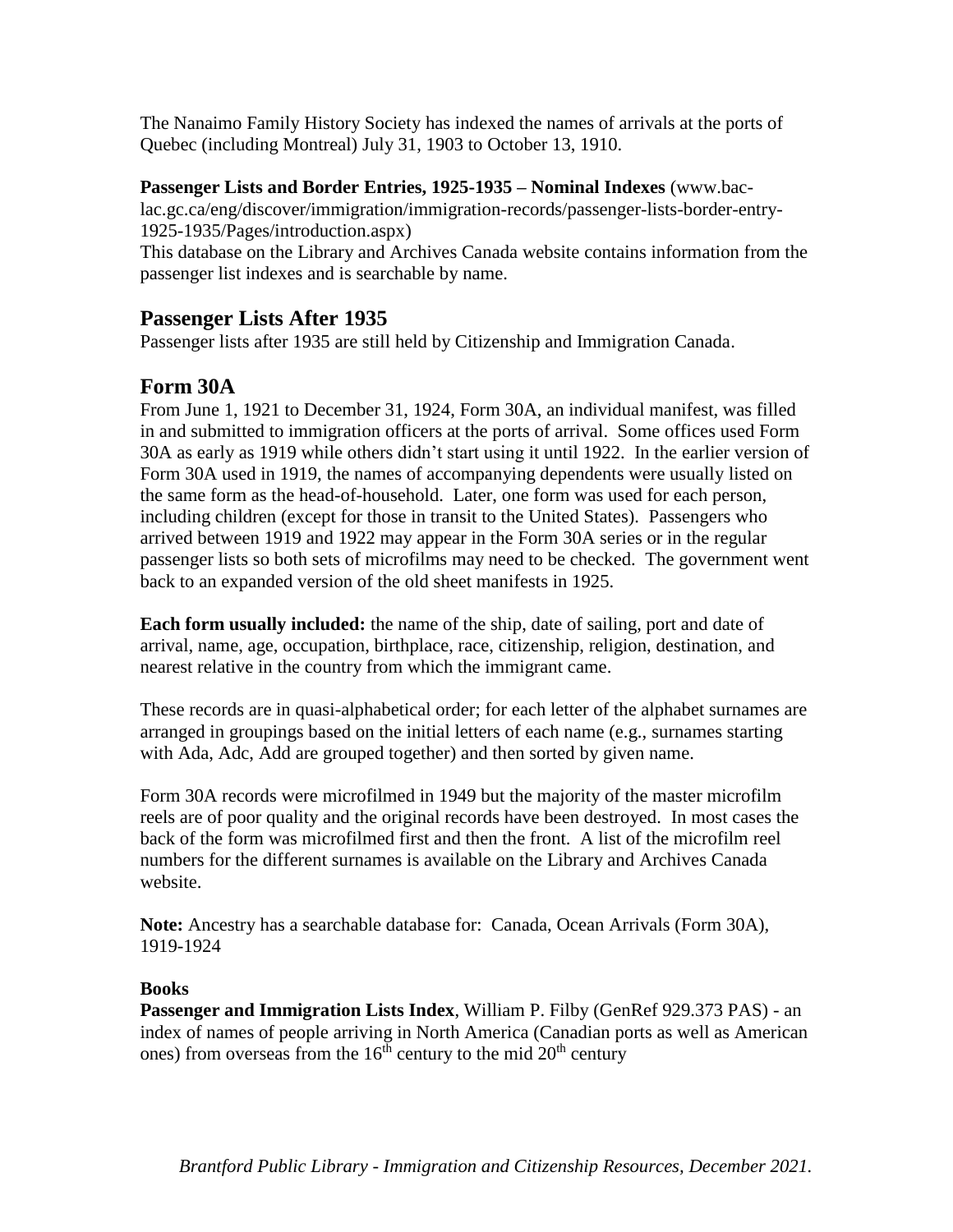**Destination Canada: a guide to 20th century immigration records**, David Obee (compiler) (GenRef 929.371 OBE) - provides information about and reel numbers for different types of immigration records

**The Scottish pioneers of Upper Canada, 1784-1855: Glengarry and beyond**, Lucille H. Campey (GenRef 929.20899 CAM) – includes all known passenger lists and provides details of the 550 ships that made over 900 crossings

#### **Index of passengers who emigrated to Canada between 1817 and 1849**, John C. Acton (GenRef 929.308921071 ACT) – compiled from some passenger lists found in the various records of the British Colonial Office

**Canadian passengers inward bound 1856-1858**, Mary Kearn Trace (GenRef 929.371  $CAN$ ) – information taken from a newspaper called the "Canadian News (& North American Intelligencer)" published in London, England

#### **American Ports**

Emigrants who eventually came to Ontario sometimes traveled first to an American port before coming to Canada. Records of American ports are available starting from 1820. The U.S. ports most likely to be used by European immigrants were: Baltimore, Boston, New York City, Philadelphia, Portland, Maine, and Providence, Rhode Island. Ellis Island (New York), the busiest port, was used as a processing centre from 1892 to 1954 and most of those records are available for research.

A microfilm index is available through the U.S. National Archives as well as the Family History Library branches. This index goes to 1948 (many more years than online) and is more accurate than the online index so both should be checked.

If you think that someone you are looking for landed in the United States you should also check Canadian border entry records.

#### **Online Resources**

#### **Castle Garden.org**

(www.castlegarden.org/) This database provides access to information on 11 million immigrants from 1820-1892.

#### **Ellis Island Database**

(www.ellisisland.org/) This database provides information on immigrant arrivals at New York from 1892 to 1924.

#### **Passenger Manifest (1848-1891)**

(www.sec.state.ma.us/arc/arcsrch/PassengerManifestSearchContents.html) This is an ongoing project where volunteers are entering information about arrivals at the Port of Boston from January 1848 to July 1891.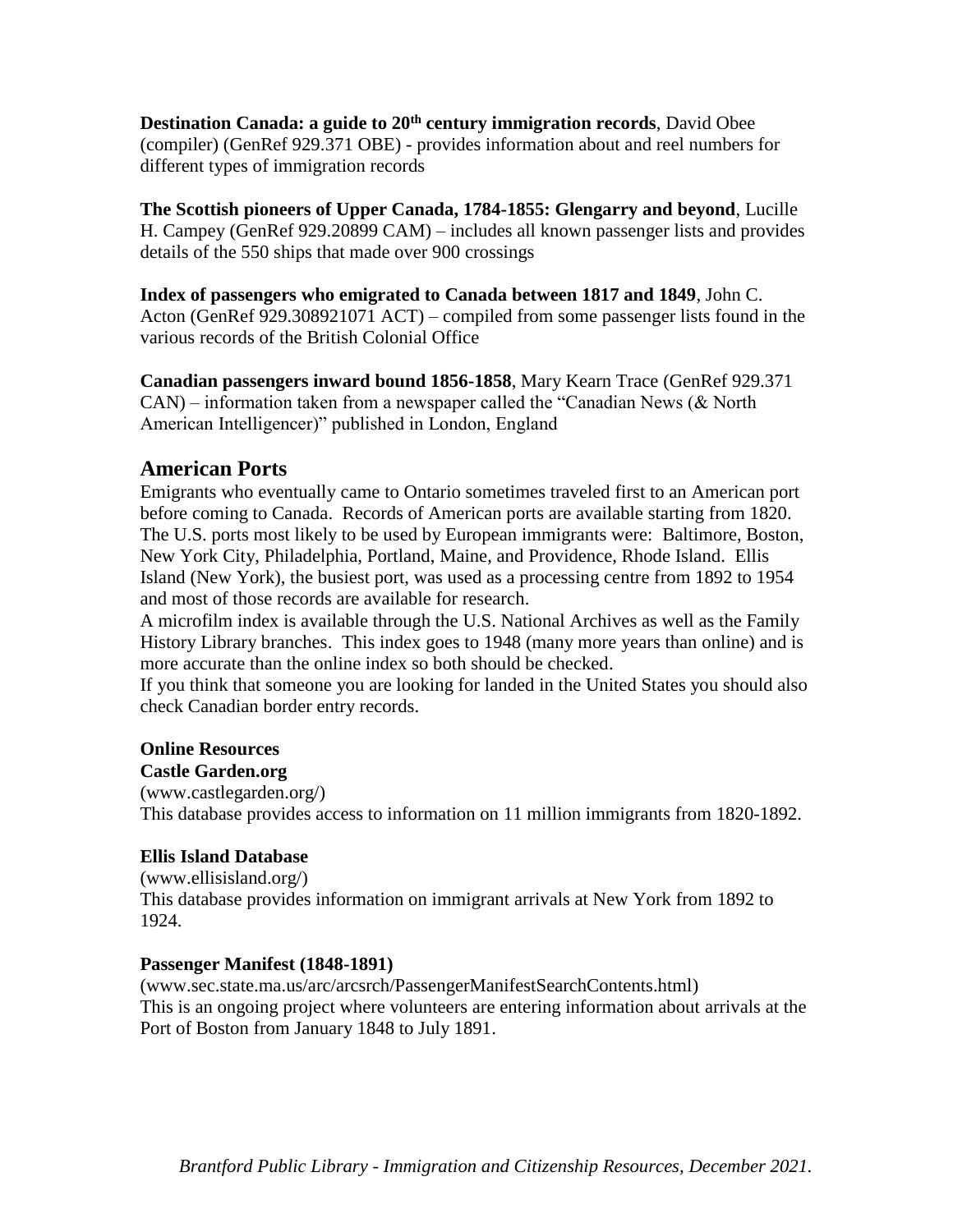#### **Books**

**Passenger and Immigration Lists Index**, William P. Filby (GenRef 929.373 PAS) - an index of names of people arriving in North America (Canadian ports as well as American ones) from overseas from the  $16<sup>th</sup>$  century to the mid  $20<sup>th</sup>$  century

**American passenger arrival records: a guide to the records of immigrants arriving at American ports by sail and steam**, Michael Tepper (GenRef 929.1072073 TEP)

**They came in ships: a guide to finding your immigrant ancestor's arrival record**, John Philip Colletta (GenRef 929.1072073 COL)

#### **Examples of International Passenger Lists Online**

**Immigrant Ancestors Project** (immigrants.byu.edu/DesktopDefault.aspx**)**

#### **Assisted Immigrants (Digital) Shipping Lists (New South Wales)**

(www.records.nsw.gov.au/archives/collections-and-research/guides-and-indexes/assistedimmigrants-digital-shipping-lists)

#### **Passenger Listings for Vessels Bound for New Zealand**

(freepages.genealogy.rootsweb.ancestry.com/~nzbound/lists.htm)

**Queensland**

(www.qld.gov.au/recreation/arts/heritage/archives/collection/immigration)

#### **National Archives of Australia – Immigration and Citizenship**

(www.naa.gov.au/explore-collection/immigration-and-citizenship)

**South African Passenger Lists**

(www.eggsa.org/arrivals/eGGSA%20Passenger%20Project.html)

**Norway Heritage** (www.norwayheritage.com/)

**Danish Emigration Archives** (aemi.eu/the-danish-emigration-archives/)

**Index to Unassisted Inward Passenger Lists to Victoria 1852-1923** (prov.vic.gov.au/index\_search?searchid=23)

### **Border Crossings**

Until 1894 there were no limitations or restrictions placed on those crossing the border in either direction. In April 1908 Canada started keeping records of people who entered the country. However, not everyone was registered – some people crossed when the ports were closed or where no port existed; many families were not registered because one or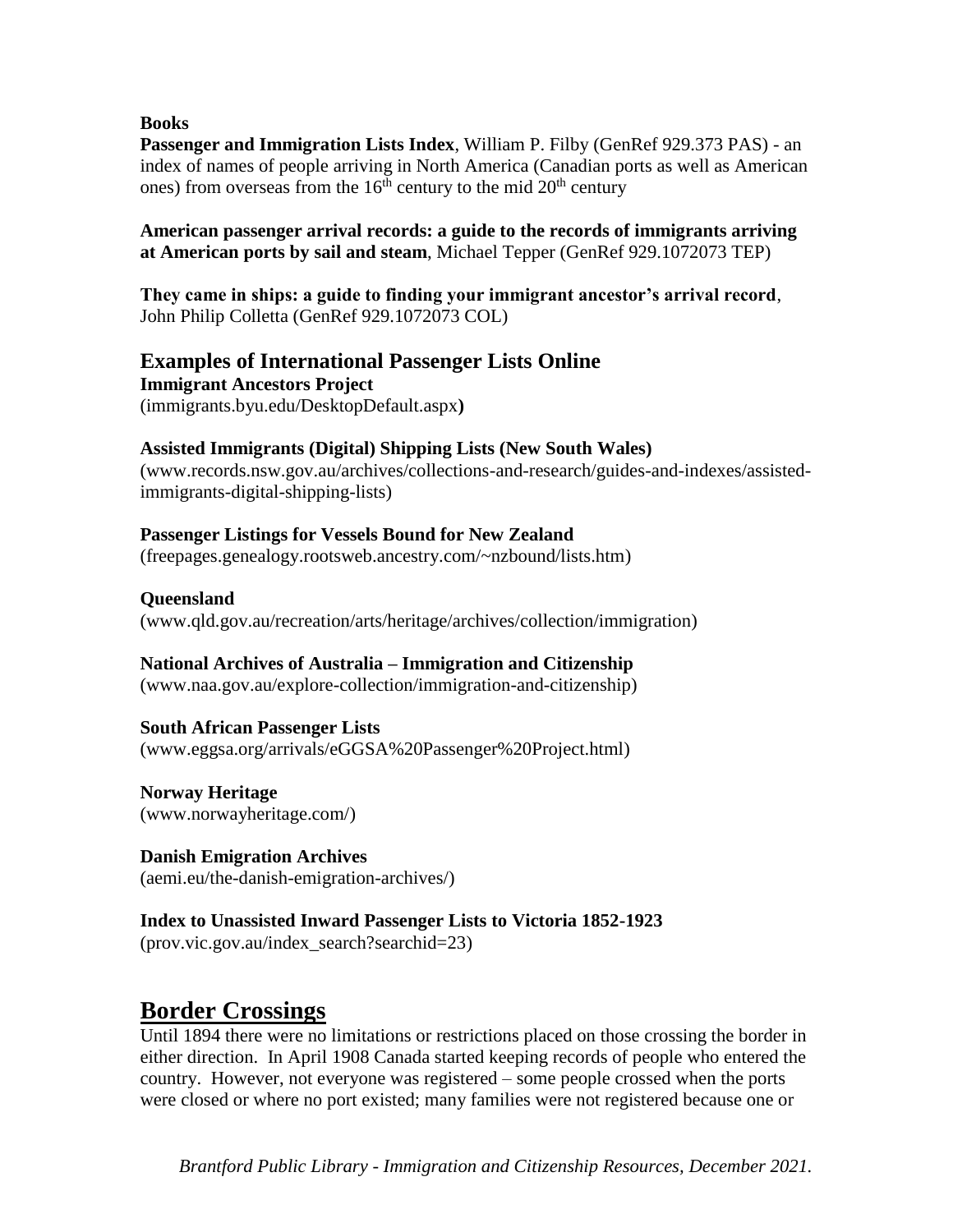both parents had been born in Canada or had previously resided here and were considered returning Canadians rather than immigrants.

From January 1919 to the end of 1924 individual forms (Form 30) were used. These records are in quasi-alphabetical order - for each letter of the alphabet, surnames are arranged in groupings based on the initial letters of each name (e.g., surnames starting with Ada, Adc, Add are grouped together) and then sorted by given name. This form usually included: port and date of entry, name, age, occupation, birthplace, race, citizenship, religion, last permanent address, and destination.

In 1925 the government started using border entry lists again with many entries on one page (microfilmed by month). Additional details on these records included: immigrant's place of birth, name and address of the relative, friend or employer to whom they were destined, and name and address of the nearest relative in the country they came from. Nominal indexes cover the 1925-1935 arrivals. (Note: Entries for surnames starting with C were put into the Immigration Records (1925-1935) database.) However, since these indexes also include post-1935 entries access is restricted under the federal Privacy Act and the public cannot look at them. If the person has enough information, including year of entry, they could request a search by Library and Archives Canada staff (refer to the Canadian Genealogy Centre website for information and links to the application forms).

**Note**: The United States started keeping records of people who entered their country in 1895. These lists are known as "St. Albans Border Crossings" and include ports of entry across the country. The records are kept by the National Archives and Records Administration (NARA) in the United States and microfilm copies of these records can be obtained through a local Family History Centre.

### **Home Children**

Over 100,000 immigrant children who were orphaned, abandoned or paupers came to Canada from Great Britain from the 1860s to the late 1930s with the support of charitable and parish organizations. The names of Home Children are included on passenger lists but not much information except for name, age, sending agency, and destination is provided before 1925.

The British Isles Family History Society of Greater Ottawa has created two databases covering the period 1869-1930 from different records which are held by Library and Archives Canada. They include government-held immigration records, **Home Children (1869-1932)** (www.bac-lac.gc.ca/eng/discover/immigration/immigration-records/homechildren-1869-1930/Pages/home-children.aspx) and **Boards of Guardians Search** (www.bac-lac.gc.ca/eng/discover/immigration/immigration-records/home-children-1869- 1930/boards-guardians/Pages/boards-guardians.aspx).

There is also a **Middlemore Homes Index** compiled by the British Isles Family History Society of Greater Ottawa to search for Middlemore children which includes name, age, sex, microfilm reel number, ship name, port and date of departure, port and date of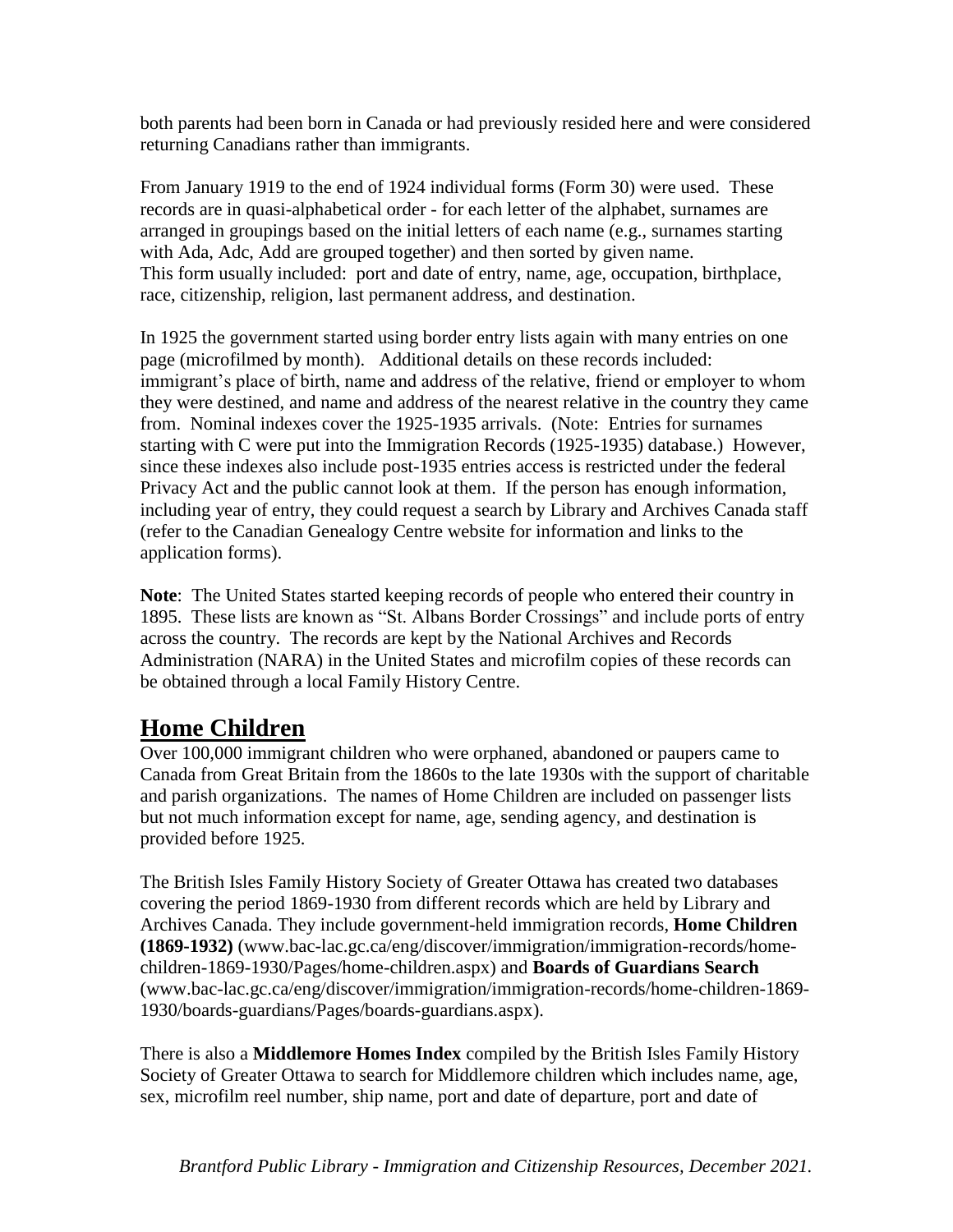arrival, name of the organization or home that sent the child, and destination. This organization sent children from the Birmingham area to the Maritimes and Ontario via distributing homes in Halifax, Nova Scotia and London, Ontario. Library and Archives Canada has microfilm copies of these records.

Other possible resources include:

1) **Immigration Branch Central Registry Files** which contain correspondence from and to various sending organizations and often include: annual reports, information booklets, and some lists of names of children. These files cover the years 1892 to approximately 1946.

2) **Juvenile Inspection Reports** were report cards created by immigration officials when they carried out their regular inspections of the children brought to Canada by various organizations in the 1920s (there are a few records from as early as 1914 and as late as the 1930s). The following information may be provided: name, age or date of birth, year of arrival, name of ship, sending organization, and names and addresses of farmers with whom they were placed. This is the only known source for children sent by the British Immigration and Colonization Association. These reports are available from Library and Archives Canada on microfilm, arranged in approximate alphabetical order. Check the Library and Archives Canada website for the reel numbers.

3) The Archives of Ontario has information about arriving children in the registers of the provincial Emigration Office. Indexed in the **Hawke records (Toronto Emigration Office Assisted Immigration Registers Database**) database

ao.minisisinc.com/scripts/mwimain.dll/144/HAWKE?DIRECTSEARCH), the source registers have the child's name, age, place of birth, workhouse location if applicable, year arriving in Canada and with which group, the name and address of employer or placement home, etc.

### **Citizenship**

Every person born in Canada from 1763 until the Canadian Citizenship Act came into force on January 1, 1947 was a British subject. Immigrants born in Great Britain and the Commonwealth were already British subjects so they didn't need to become naturalized. Prior to 1947 aliens could petition for naturalization and if they were successful they would swear allegiance to the British ruler and be granted the rights of a person born in the British Empire. In order to apply for citizenship, a person must have lived in Canada for a minimum number of years (e.g., From May 22, 1868 to May 4, 1910: 2 years). Citizenship indexes were published in the "Canada Gazette" until April 1951 (finding aid in **Destination Canada: a guide to 20th century immigration records** helps by specifying which issues contain the indexes).

#### **Naturalization Registers**

Naturalization registers were established in 1828 with aliens required to swear or affirm the oath of allegiance. Information recorded was: name, county of residence, date of registration and signature. Library and Archives Canada has the **Upper Canada and Canada West Naturalization Records (1828-1850)** website of the registers. It contains the names of 3,344 people who applied for naturalization in Upper Canada/Canada West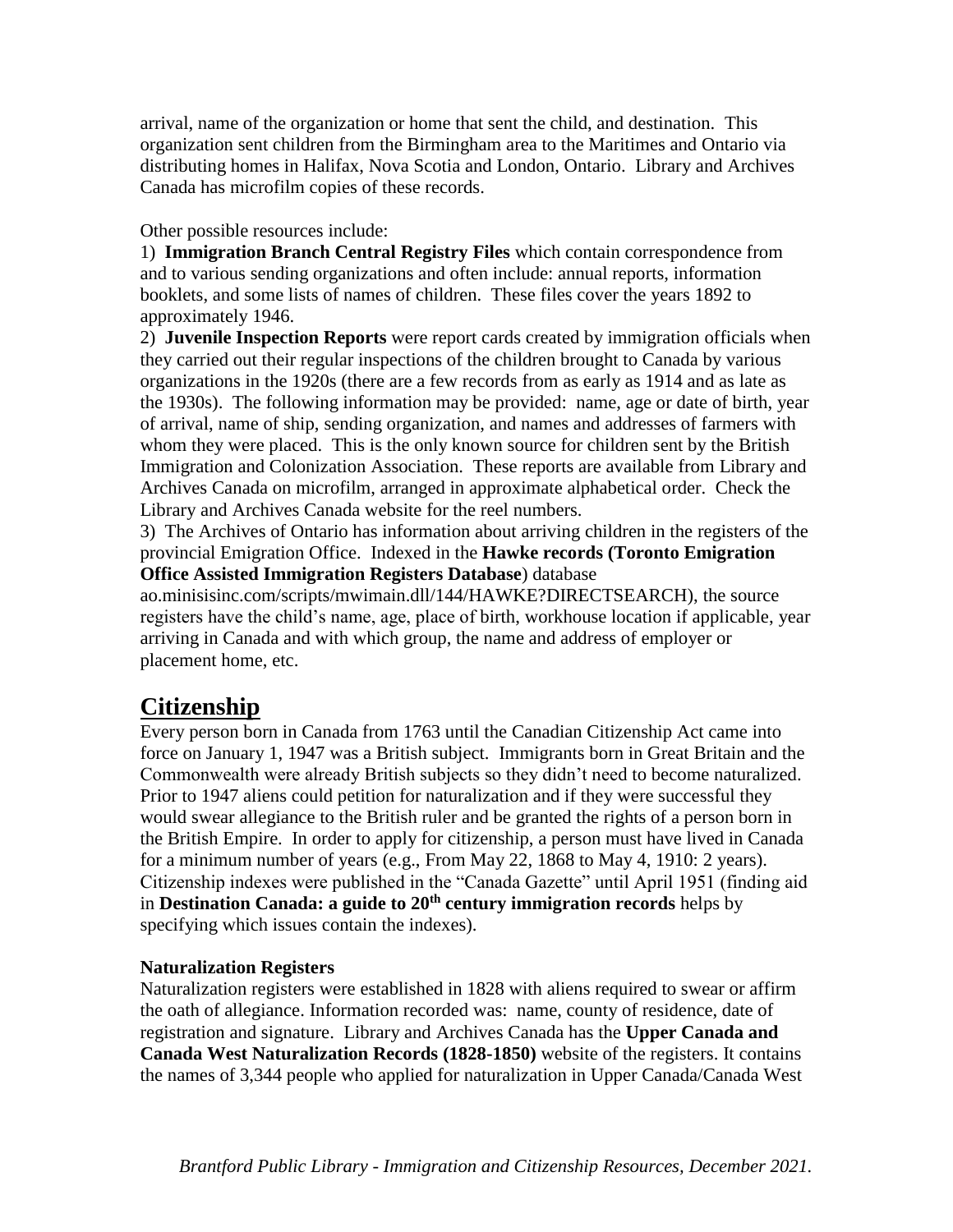during those years (www.bac-lac.gc.ca/eng/discover/immigration/citizenshipnaturalization-records/naturalization-upper-western-1828-1850/Pages/introduction.aspx). **Upper Canada Naturalization Records, 1828-1850** by Donald A. McKenzie is available in print.

#### **Citizenship Registration Records for the Montreal Circuit Court (1851-1945)**

(www.bac-lac.gc.ca/eng/discover/immigration/citizenship-naturalizationrecords/citizenship-montreal-1851-1945/Pages/introduction.aspx) is an index that contains 8,432 references and is searchable by surname. The majority of records were created between 1868 and 1916. A file will usually contain: the petition, the oath of residence, the oath of allegiance, and the certificate issued by a Justice of the Peace. It will provide the following information for each petitioner: name, age, residence, former residence, place of birth, length of residence in Canada, occupation, and date of naturalization.

Original naturalization records created and kept by the Department of the Secretary of State from 1854-1917 have been destroyed but there is still a card index, held by Citizenship and Immigration Canada, which provides information compiled at the time of naturalization, such as: present and former place of residence, former nationality, occupation, date of certification, and name and location of the responsible court. Records after 1917 provide: surname, given name, date and place of birth, date of entry into Canada, and names of spouse and children. Requests for searches of naturalization/citizenship indexes and records must be mailed to Citizenship and Immigration Canada. Files from 1917 on have been kept by Citizenship and Immigration Canada and can be requested only by Canadian citizens or residents. You have to apply using an Access to Information Request form and proof of death is required unless the age of the immigrant is more than 110 years (access is barred to records created within the past 20 years).

#### **Canadian Naturalization 1915-1951**

This database, created by the Jewish Genealogical Societies of Montreal and Ottawa, is available at the Canadian Genealogy Centre website for naturalizations from 1915-1932 (www.bac-lac.gc.ca/eng/discover/immigration/citizenship-naturalizationrecords/naturalized-records-1915-1951/Pages/introduction.aspx). There are approximately 200,000 references to people who applied for and received status as naturalized Canadians. From 1915-1951 the Government of Canada published the list of names of naturalized subjects in the annual reports of the Secretary of State (Sessional Papers) and in the Canada Gazette. Since people were not required to become naturalized you may not find any information in this database. References from the database can be used to request copies of the original naturalization records held by Citizenship and Immigration Canada.

#### **Immigration Branch Records Microfilms (Series RG 76)**

These records contain information on arrivals as recent as the 1950s. The most comprehensive index to the lists included in this microfilm series is in **Destination**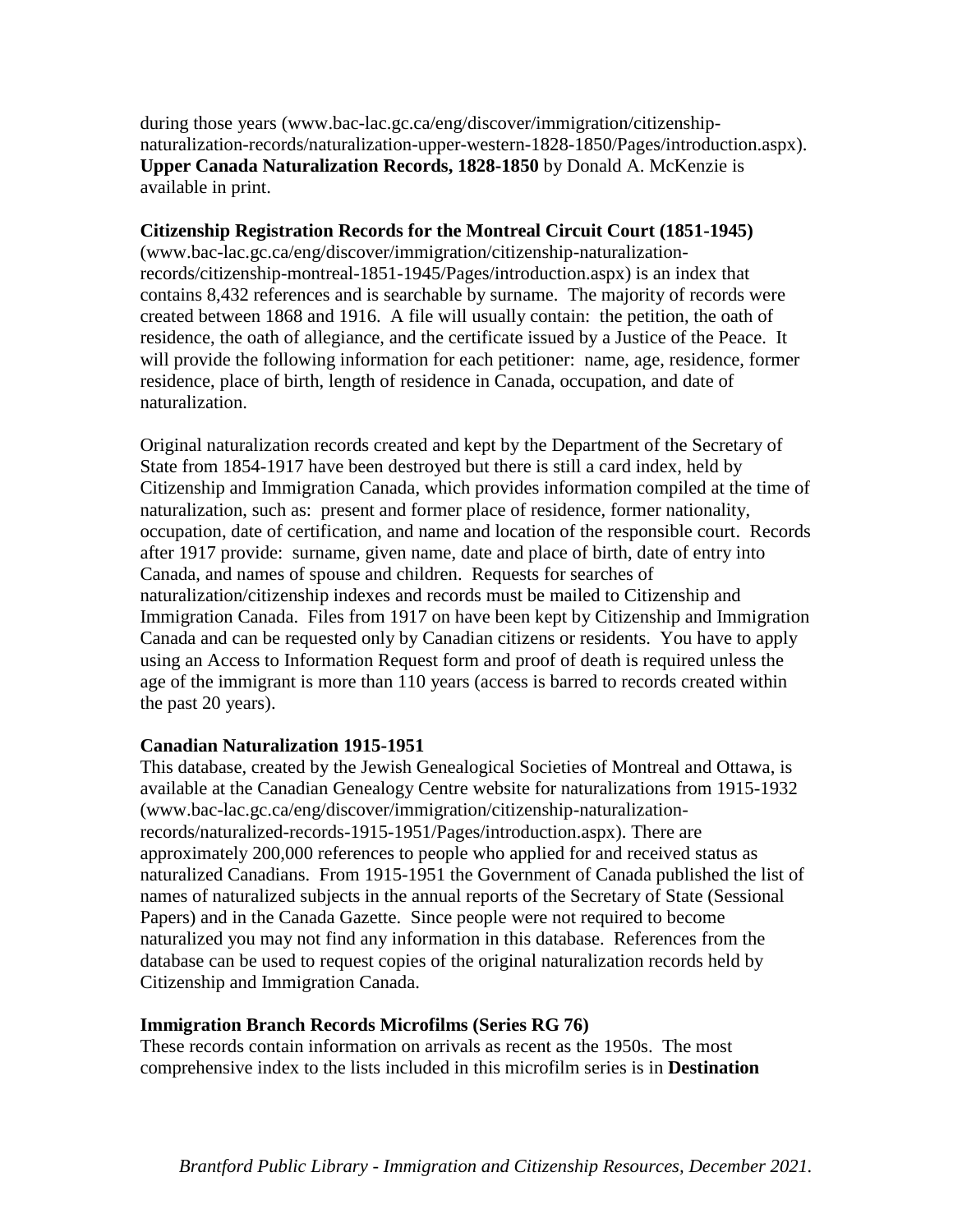**Canada: a guide to 20th century immigration records** (RG 76 microfilms are available from Library and Archives Canada and can also be found in provincial archives). This microfilm also provides additional information about many people who arrived in Canada up to 1935. These records include a wide range of documents about the operation of the immigration branch so it may require a lot of searching to find specific information. Documents include deputy ministers' files, operational records of federal government immigration agencies in Canada, the United States, Great Britain, and Continental Europe, extracts from passenger lists, and information on specific immigrants. The files are divided by topic or by group of people and coverage varies greatly. People could appear in many different files so all possible categories should be checked. Files contain a lot of information on Home Children, often including the names of the Canadians to whom the new arrival was assigned. There are files on overseas agents, a wide variety of ethnic groups from Europe and Asia as well as files created under the Empire Settlement Act, which encouraged settlement of Canada by people from the British Isles. There is a lot of information on postwar refugees. Copies of this set of microfilms were distributed to provincial archives across Canada in the 1980s.

## **LI-RA-MA**

These records, named after the surnames of Russian consuls in Canada from approximately 1898 to 1918 (Likacheff-Ragosine-Mathers), consist of documents created by the Imperial Russian Consular offices in Canada from 1898 to 1922. The Passport/Identity Papers series contains about 11,400 files on Russian immigrants from the Imperial Russian Empire who settled in Canada, including Jews, Ukrainians, and Finns. The nominal card index to the Passport/Identity Papers series is available from Library and Archives Canada on microfilm.

Library and Archives Canada has a name index to over 11,000 files of this series which can be searched online (www.bac-lac.gc.ca/eng/discover/immigration/immigrationrecords/immigrants-russian-empire/Pages/introduction.aspx) with digitized images available as well.

Forms in these files include: name, residence in Canada, place of birth, with variations on age, date of birth, religion, marital status, nearest kin or dependents in Russian territory, date of departure or arrival, etc. (basic forms were written in Russian; some forms and questionnaires were prepared in both Russian and English).

# **National Registration File**

In 1940 the Canadian government passed legislation requiring the registration of all persons aged 16 or older and registration continued until 1946. This series of registration forms is available to researchers through Statistics Canada and may provide information to help determine when a person came to Canada. Forms include: name, address, age, date of birth, marital status, dependents, country of birth (persons registered and parents only), nationality, year of naturalization (if applicable), year of immigration (if applicable), racial origin, languages, education, general health, class of occupation, occupation or craft, employment status, work experience by type, mechanical or other abilities, latent skills, wartime circumstances, previous military service. These forms can only be searched by Statistics Canada staff. They are filed geographically by federal